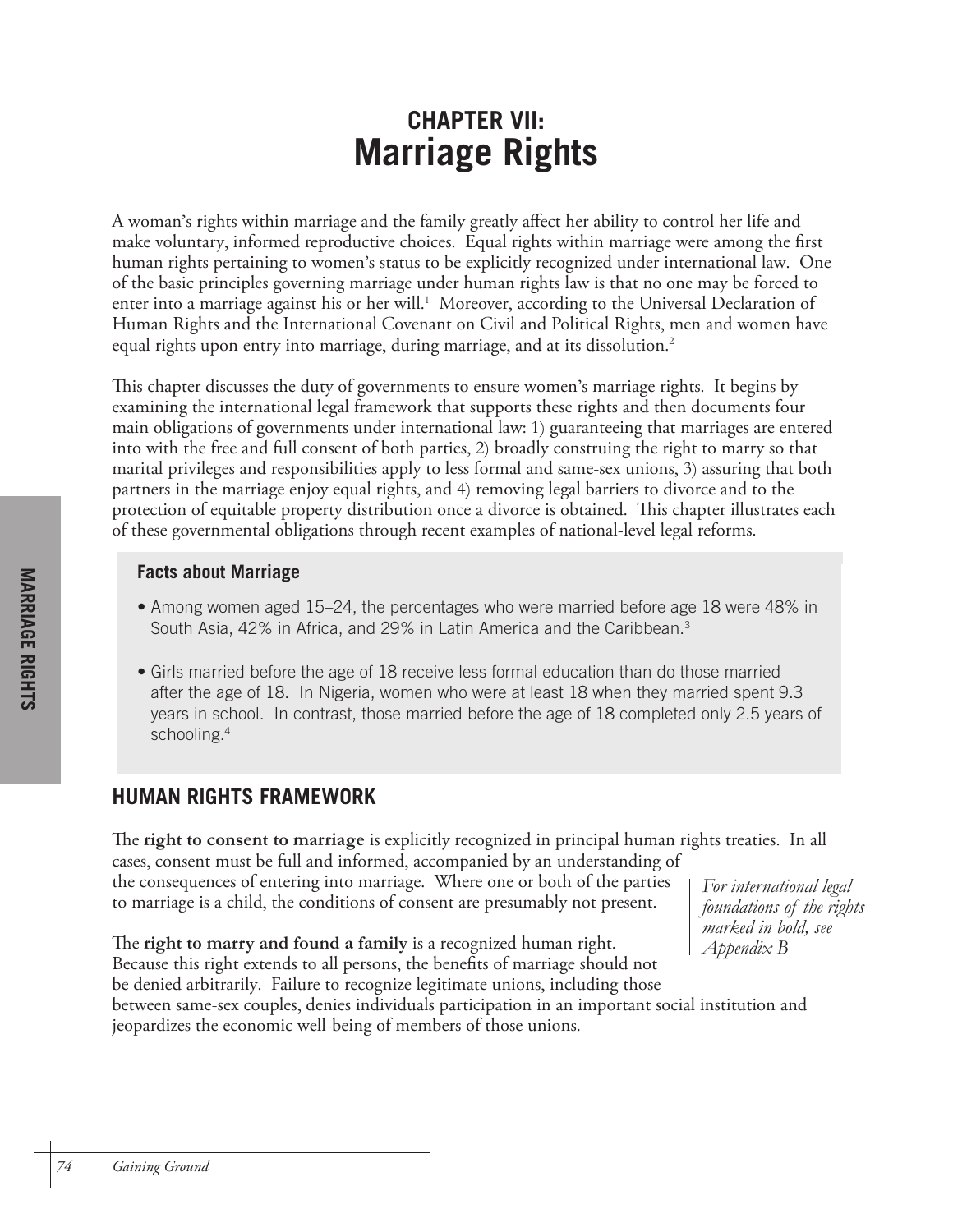Women have the **right to freedom from discrimination** upon entry into marriage, during marriage, and at its dissolution. To achieve equality with men within marriage, married women need to have the right to manage, own, and inherit property, and have the right to work outside the home and travel without their husband's permission. Initiating divorce must be an option for women, as well as for men, and laws must protect women's rights during divorce proceedings. In addition, the right to nondiscrimination entitles same-sex couples to the same rights in marriage as heterosexual couples.

### **These legal principles give rise to the following duties of governments:**

- **Guarantee that marriages are entered into with free and full mutual consent.** Steps necessary for protecting a woman's right to consent to a marriage include addressing cultural practices that condone the marriage of underage girls; changing laws that set different marriage age requirements for boys and girls; and adopting policies to prevent the paying of bride-price.
- **Broadly construe the right to marry to require recognition of de facto unions and same-sex marriages.** The right to marry is a basic human right and as such governments need to extend the benefits of marriage to a broader category of unions to ensure that all people can enjoy this right. This includes extending legal protections and privileges associated with marriage to de facto unions, such as domestic partnerships between opposite-sex couples, and to same-sex couples.
- **Ensure that partners enjoy equal rights within marriage.** Ensuring equal rights within marriage obligates governments to make sure that women have the same rights and responsibilities that married men have and to remove legal and cultural barriers that reinforce women's subservience to their husbands.
- **Develop mechanisms that allow for divorce and protect the equitable distribution of property.** Governments that do not allow for divorce, or that only permit men to institute divorce proceedings, force women to stay in abusive or oppressive relationships. Furthermore, limiting the grounds on which divorces are granted or favoring men when distributing property after a divorce discourage women from seeking divorce, which is an indirect violation of their rights.

# **1. FREE AND FULL CONSENT OF BOTH PARTIES TO MARRIAGE**

Where customary or religious law govern matters relating to marriage and the family, the consent of the bride and groom may not be required prior to marriage. This occurs, for example, in the context of child marriage, defined in international law as the marriage of a person who is below the age of 18.<sup>5</sup> An adolescent may be pressured by her family to marry a man whom they have chosen for her. Even a child who willingly enters into marriage may lack the knowledge or understanding required to make an informed decision about a matter of life-long consequence. Another practice that nullifies a woman's right to consent to marriage is the custom of "widow inheritance," whereby a woman whose husband dies is forced to marry one of his close surviving relatives. Similarly, the practice of compensating a woman's family in return for marrying her can place extreme pressure on the woman to marry against her will.

Increasingly, countries are reforming laws that allow minor girls or adolescents to marry, as **Turkey** did when it reformed its civil code. They are also taking action against traditional marriage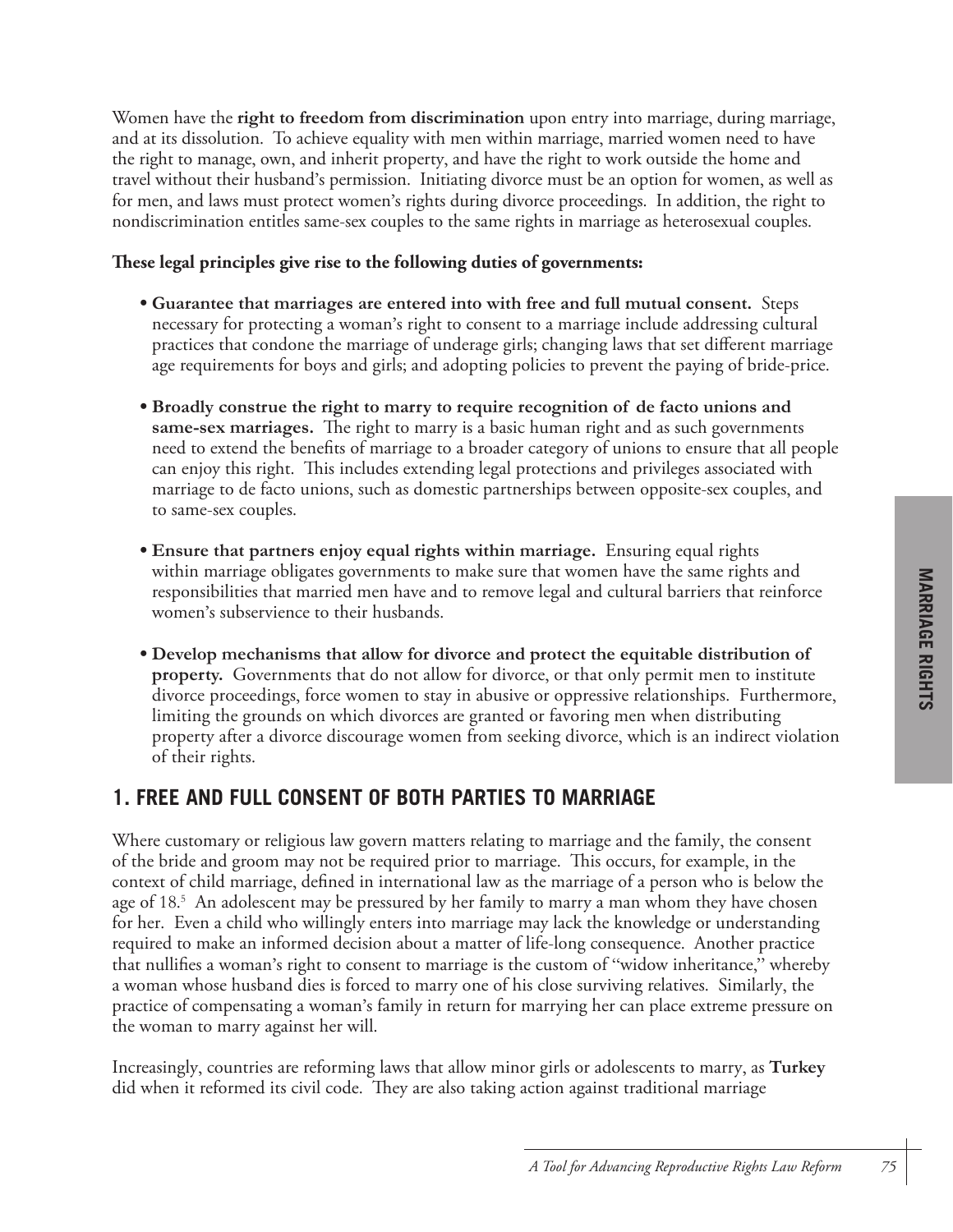arrangements such as polygamy and the payment of bride-price, which discriminate against women and undermine their ability to consent to marriage or to achieve equality within marriage.

### **A. Turkey Reforms Civil Code to Abolish Child Marriage**

*Years of successful campaigning by women's groups in Turkey led the Turkish Grand National Assembly to adopt, in late 2001, a new Turkish Civil Code that dramatically overhauled the existing marriage laws. That same year, article 41 of the constitution was amended to read, "[t]he family is the foundation of Turkish society and is based on equality between the spouses."6 The new Turkish Civil Code makes consent to marry a central element of ensuring equality within marriage.* 

The Turkish Civil Code, which previously had granted men supremacy in marriage and deprived women of their basic civil, economic, and social rights, now embodies principles of gender equality in accordance with international human rights norms. 7 The civil code sets out the following provisions.

#### *Age of consent*

The minimum age of marriage was raised from 17 for men and 15 for women to 18 for both sexes. 8 A judge from the Court of Peace can make an exception and lower the age limit to 16 under extraordinary circumstances and for compelling reasons. Where possible, the judge hears the opinions of parents and guardians before making a decision. In doing so, the judge considers the minor's psychological and physiological maturity. Pregnancy alone does not justify an exception. Even if the judge decides in favor of an exception, the minor can still refuse to marry.<sup>9</sup>

### *Registration and open declaration of free will*

A civil marriage ceremony must precede a religious ceremony.  $^{\scriptscriptstyle 10}$  For civil marriages, the couple must jointly apply to the marriage registry office in the region where one of them is a resident. Upon obtaining authorization, the marriage registry official conducts the ceremony. During the ceremony, the official asks the man and the woman to openly declare their free will in front of the official and two witnesses.<sup>11</sup>

### *Bride-price*

The practice of paying a bride-price to the bride's family is not legally valid in Turkey, and the bride has the legal right to refuse to marry even if a bride-price has been offered. If she declares that she is not marrying of her own free will during the marriage ceremony, no one can legally make her marry. 12

### *Annulment*

Minor and adult women who have nonetheless been pressured to marry can file for an annulment, claiming that they had been coerced into matrimony. 13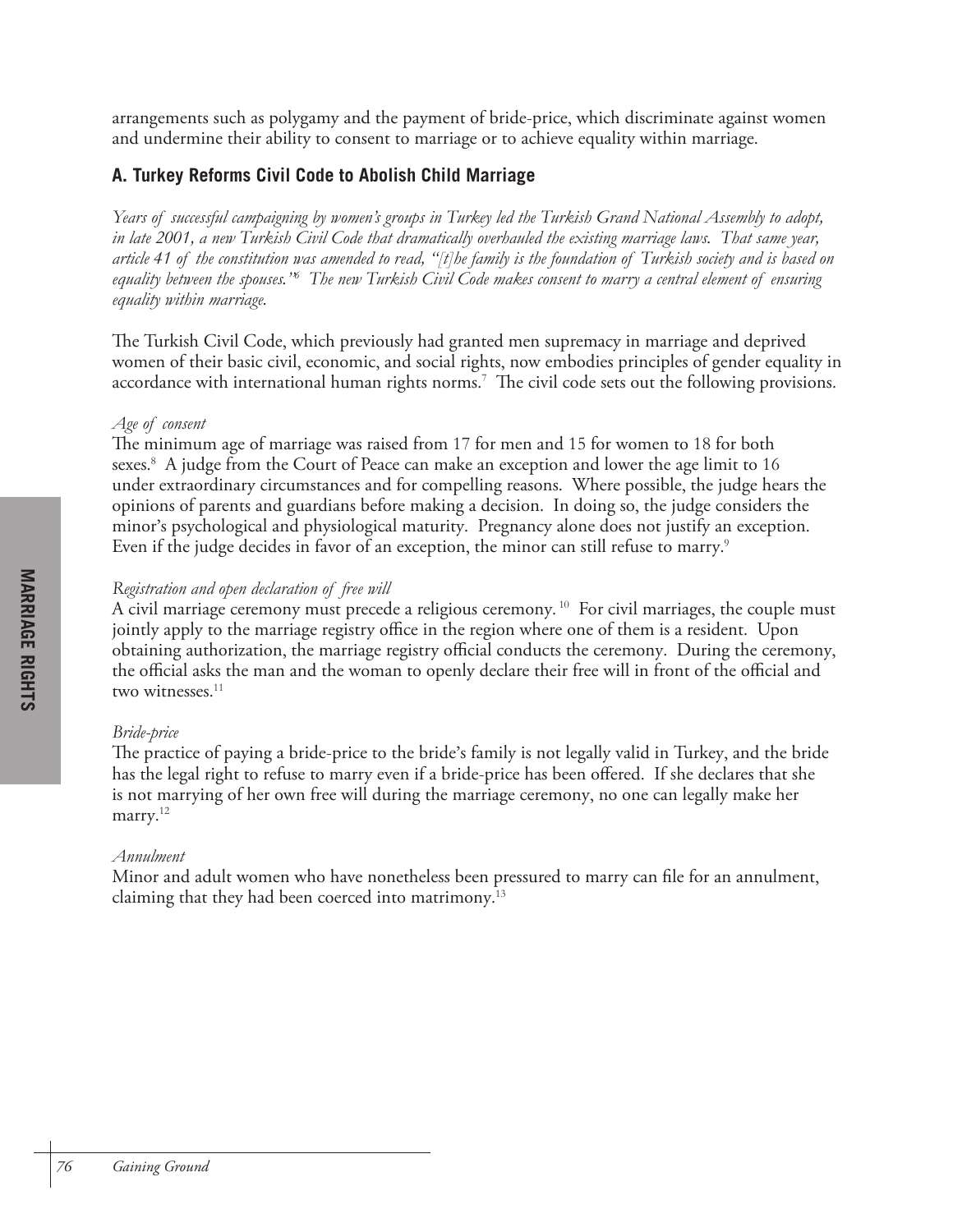# **2. MEASURES TO EXTEND THE BENEFITS OF MARRIAGE TO DE FACTO UNIONS**

A woman's rights in marriage may depend on whether the marriage is legally recognized. Similarly, a woman's rights to maintenance and property if the union should dissolve are determined in large part by the legal recognition of the marriage. As a result, people in informal partnership arrangements can find it difficult to claim the rights and benefits that often accrue with marriage. The lack of formal recognition for domestic partnerships can create extreme hardship, especially for socially and economically vulnerable women. Hardship may arise upon the death of a partner if the surviving partner is unable to inherit property or collect a deceased partner's benefits.

Through legal and policy instruments, governments can extend the benefits of marriage to a broader category of domestic partners. **Bolivia** recently did so with the adoption of a new family code.

### **A. Bolivian Family Law Recognizes Domestic Partnerships between Women and Men**

*Some countries recognize and regulate domestic partnerships to ensure that the rights of domestic partners are protected. A number of countries in Latin America, including Colombia, Peru, and Mexico, regulate and protect domestic partnerships, which are known in Spanish as uniones de hecho. 14 Bolivian family law provides another example by explicitly recognizing indigenous domestic partnership arrangements.*

Bolivian family law protects domestic partnerships, defining such partnerships as occurring "when a man and a woman voluntarily constitute a home and live together in a monogamous and stable way" for a minimum period of two years. 15

#### *Requirements*

The requirements for legal recognition of a domestic partnership are that both partners must have attained legal majority; neither partner can be married to another person; and neither partner can have been convicted of the homicide of the ex-spouse of the other partner. 16

#### *Privileges and duties*

The privileges and duties of domestic partners are the same as in a legal marriage, both in terms of the relationship between the spouses and of property rights. The civil code recognizes inheritance rights between domestic partners<sup>17</sup> and provides that "the individuals in a domestic partnership recognized by the Constitution and the Family Code are treated similarly to persons who are married with respect to rights of succession to the property of their partner."<sup>18</sup> Other forms of domestic partnership are legally recognized by Bolivian law, such as the arrangements known as *tantanacú* and *sirvinacu*, which are prevalent in the indigenous communities of the Andes. The legal effects of such unions are similar to those of formal marriages. 19

### **3. LEGAL RECOGNITION OF SAME-SEX UNIONS**

Governments' refusal to allow same-sex couples to marry or to accord them marital protections and benefits raises compelling human rights issues. Along with other detrimental effects, the lack of official recognition of same-sex partnerships can negatively influence access to government and employment benefits, immigration status, and adoption applications. Governments have addressed some of these issues by recognizing same-sex partnerships in a variety of ways. While only a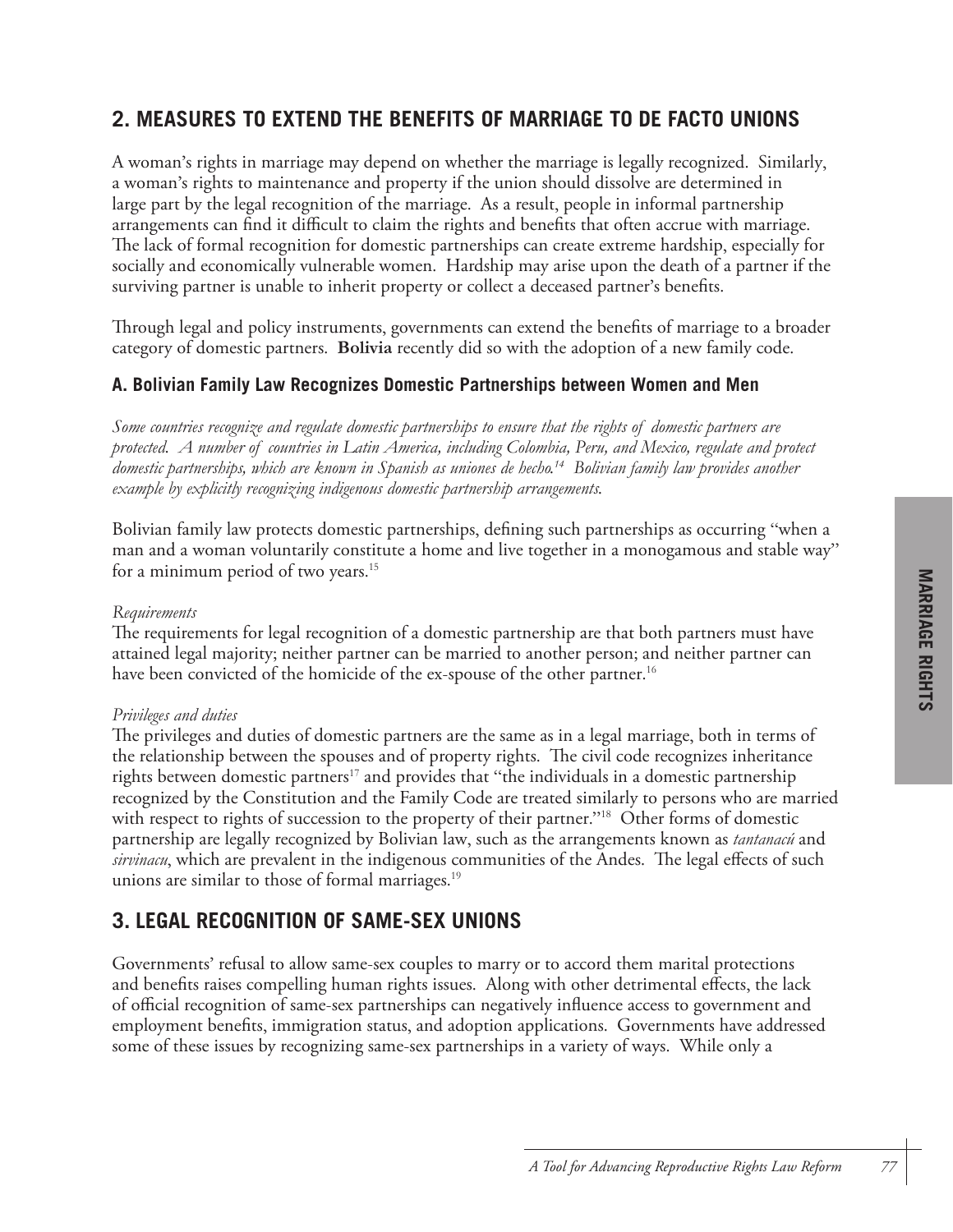handful of countries have legalized same-sex marriage, many others, including Croatia, Finland, France, Germany, Hungary, Iceland, Norway, and Portugal recognize same-sex partnerships in law.<sup>20</sup> Other countries extend some benefits to same-sex partners, or contain jurisdictions that do so. These include Argentina, Australia, Brazil, Colombia, Costa Rica, Israel, Italy, and New Zealand. 21

Some legislative initiatives to accord benefits to same-sex partners have been prompted by litigation brought to guarantee rights for people in same-sex unions, as occurred in **South Africa**. While according benefits to same-sex partners can address some of the inequalities inherent in not permitting same-sex marriage, those seeking these benefits can still encounter waiting periods and scrutiny of their relationships. Only where governments have legalized same-sex marriage at the national level, as **Spain** recently did, are all couples entitled both to benefits and to participation in a socially important institution.

### **A. South African Army Gives Benefits to Same-Sex Partners**

*The decision to amend the South African National Defence Act to accord the same benefits to same-sex partners as heterosexual partners followed a Constitutional Court decision on a benefits policy for same-sex partners of judges.22 In*  Satchwell v. President of The Republic of South Africa*, the Constitutional Court upheld a lower court's finding that an act that granted benefits to judges' heterosexual spouses, but not to their same-sex partners, discriminated on the basis of sexual orientation, and was thus unconstitutional.23 The Constitutional Court stated that there was no legitimate reason for providing benefits to heterosexual spouses while denying those same benefits to same-sex partners that exhibit "reciprocal duties of support."24 The concept of "reciprocal support" was also used in defining a life partner relationship in the amendment to the army regulations.*

Based on the Constitutional Court decision, the General Regulations for the South African National Defence Force were amended in May 2004 to accord same-sex partners the same benefits as heterosexual partners. 25

### *Expanded definition of "married status"*

The definition of "marital status" now includes, in addition to single, divorced and widowed, the category of life partners. A life-partnership relationship can be with a person of the same or the opposite sex and has to "involve a commitment to reciprocal support in a relationship."<sup>26</sup>

### *Expanded definition of "spouse"*

The term "spouse" is now defined to include a life partner of the same or opposite sex, excluding parents and other family members, where the partnership is established in a duly signed notarial agreement, or is registered in accordance with any of the specific legislation regarding life partnerships.<sup>27</sup>

### **B. Spain Legalizes Same-Sex Marriage**

*Spain's same-sex marriage law is the most liberal in Europe.28 Passed by a parliamentary vote in 2005, the law had the strong support of Prime Minister José Luis Rodríguez Zapatero, who emphasized that the law was about freedom and equality. In addressing members of parliament before the vote, Zapatero said the legislation was not for "remote, unknown people" but was about "expanding opportunities for the happiness of our neighbors, our work colleagues, our friends, our relatives."29*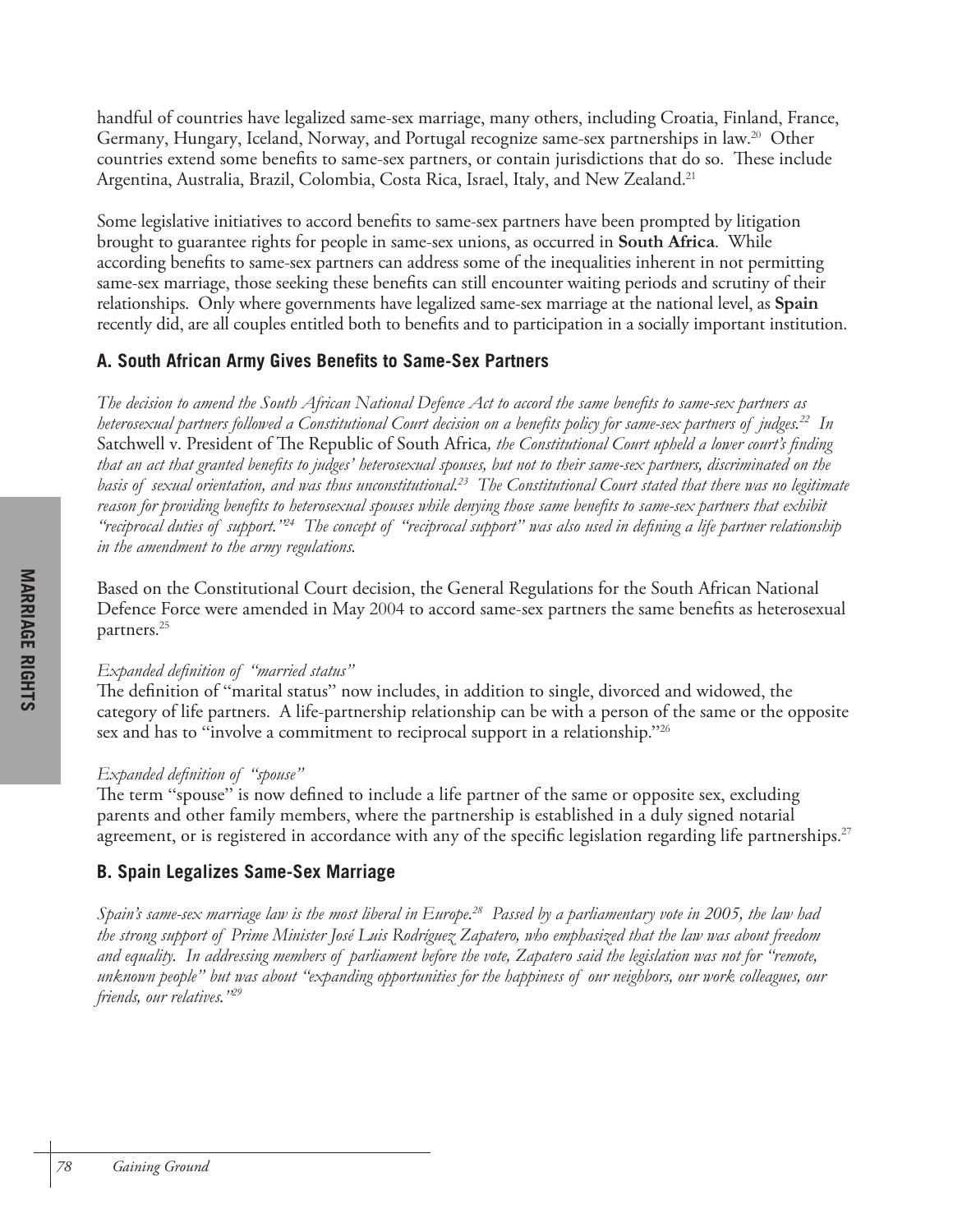The introduction to the law recognizes that Spanish society is more pluralistic and dynamic than it was when the civil code was established in 1889; it states that the legislature seeks to establish conditions for same-sex couples in accordance with constitutional guarantees of equality. $^{30}$   $\,$  The law modifies the existing civil code in several ways.

#### *Recognizing same-sex marriage*

The following sentence has been added to the civil code: "Marriage will have the same requirements and results when the two people entering into the contract are of the same sex or of different sexes."<sup>31</sup> Additionally, references to husband and wife are replaced with gender-neutral words such as spouse and partner.

### *Equal rights*

The law affirms the equality of both spouses in the marriage in terms of rights and obligations, and allows gay couples to adopt children and receive inheritances. 32

### **4. EQUAL RIGHTS WITHIN MARRIAGE, INCLUDING PROPERTY OWNERSHIP AND INHERITANCE**

Women may be prevented from enjoying equality with their husbands within marriage. Discriminatory marriage laws can have far-reaching effects on women's lives. Some laws impede a woman's right to manage, own, and inherit property, while others require her to obtain her husband's permission to travel or work outside the home. A number of laws explicitly endorse the subservience of women to their husbands. There is, however, a growing trend to reform these laws.

Some of the greatest successes of the women's rights community in recent years have been in the area of family law. Reforms of long-standing family and civil codes, as occurred for example in **Guatemala**, have led to clear declarations of women's equality with men within marriage. In addition, these reforms have led to more specific protections against discrimination in areas such as work, parental authority, and, as in the case of **Colombia**, property rights.

### **A. Guatemala Reforms Its Civil Code to Provide Women More Rights within Marriage**

The Guatemalan Constitution provides that the government should promote equality between spouses<sup>33</sup> and the civil code *recognizes that both spouses should enjoy equal rights and obligations within marriage.34 However, until it was reformed in 1998, the Guatemalan Civil Code also provided that the husband's role was to protect and support his wife, including providing all the resources to sustain the household while the wife's role was to care for and raise children and oversee domestic tasks.35 The previous civil code also provided that husbands could legally object to their wives working outside the home36 and that only husbands could legally represent the married couple. 37*

The 1998 reform of the civil code was brought about by a successful advocacy campaign by women's rights groups. While not eliminating all of the code's discriminatory regulations, <sup>38</sup> it does contain many provisions giving women more rights.

### *Civil rights*

The reforms extended to both spouses the right to legal representation of the married couple and the care of minor children.<sup>39</sup> Both spouses were also given the right to administer the household's financial resources, jointly or separately, <sup>40</sup> as well as the joint exercise of paternal authority, guardianship, and administration of assets. 41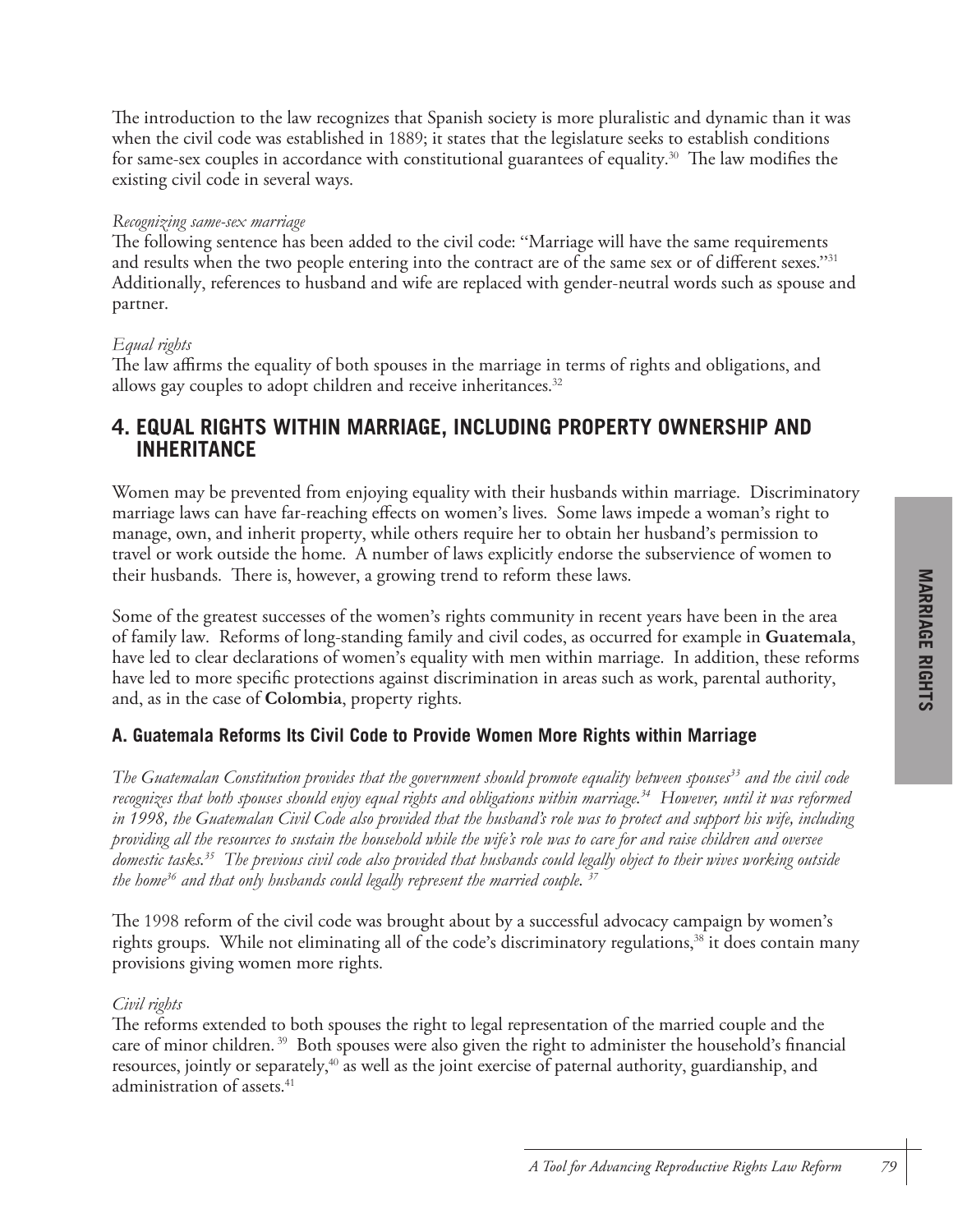#### *Access to credit*

The civil code reforms eliminated the obstacles to accessing credit, since now both spouses can legally represent the married couple and administer jointly held property. 42

### *Labor rights*

The reform also repealed the clause that allowed a husband to object to his wife working outside the home when, in his opinion, doing so would cause her to neglect household and child-care activities.<sup>43</sup>

### *Shared parental duties*

The reformed civil code also stipulates that both spouses have the duty to attend to and care for minor children.<sup>44</sup>

# **5. ACCESS TO LEGAL DIVORCE**

Just as women face discrimination in marriage, they often encounter discrimination in divorce. Where legal divorce is not recognized—as in Malta and the Philippines<sup>45</sup>—women are denied the opportunity to end unions that are abusive or otherwise oppressive. Moreover, marriage laws that limit women's ability to end a union while allowing men to repudiate marriages verbally or arbitrarily are clearly discriminatory. Limiting the grounds on which couples may divorce or requiring the consent of both parties to the divorce can also impose hardship. In some cases, women can unilaterally request a divorce, but they are forced to abandon any claim to maintenance or support. Similarly, mandated attempts at reconciliation present barriers to divorce and can be especially problematic in abusive marriages.

In many countries, women face enormous economic difficulties when they divorce. A number of countries do not ensure a division of property that allows a woman to subsist independently of her spouse. Furthermore, custody laws that favor men can discourage women from seeking divorce. Finally, following a divorce, the laws in some countries force a divorced woman to undergo a waiting period before she can remarry in order to ensure that she is not pregnant from the previous marriage.

Some governments have sought to address discrimination in the process of marriage dissolution and remove obstacles for women seeking to end their marriages, as did **Morocco** when it reformed its Family Code to address women's unequal rights within marriage.

### **A. Morocco Reforms Its Family Code to Remedy Women's Unequal Rights within Marriage and Divorce**

*Morocco's groundbreaking family law addresses many of the manifestations of women's unequal status in marriage, including discrimination in the process of dissolving a marriage. Advocacy for the new law emphasized the way in which equality within marriage accorded with, rather than ran counter to, Islamic ideals.46*

In February 2004, Morocco adopted a new family law that promotes equality in family responsibility, rights, and obligations. 47 Among other things, the new family code, or *Moudawana,* enables women to initiate divorce proceedings and creates protections for women after the dissolution of marriage.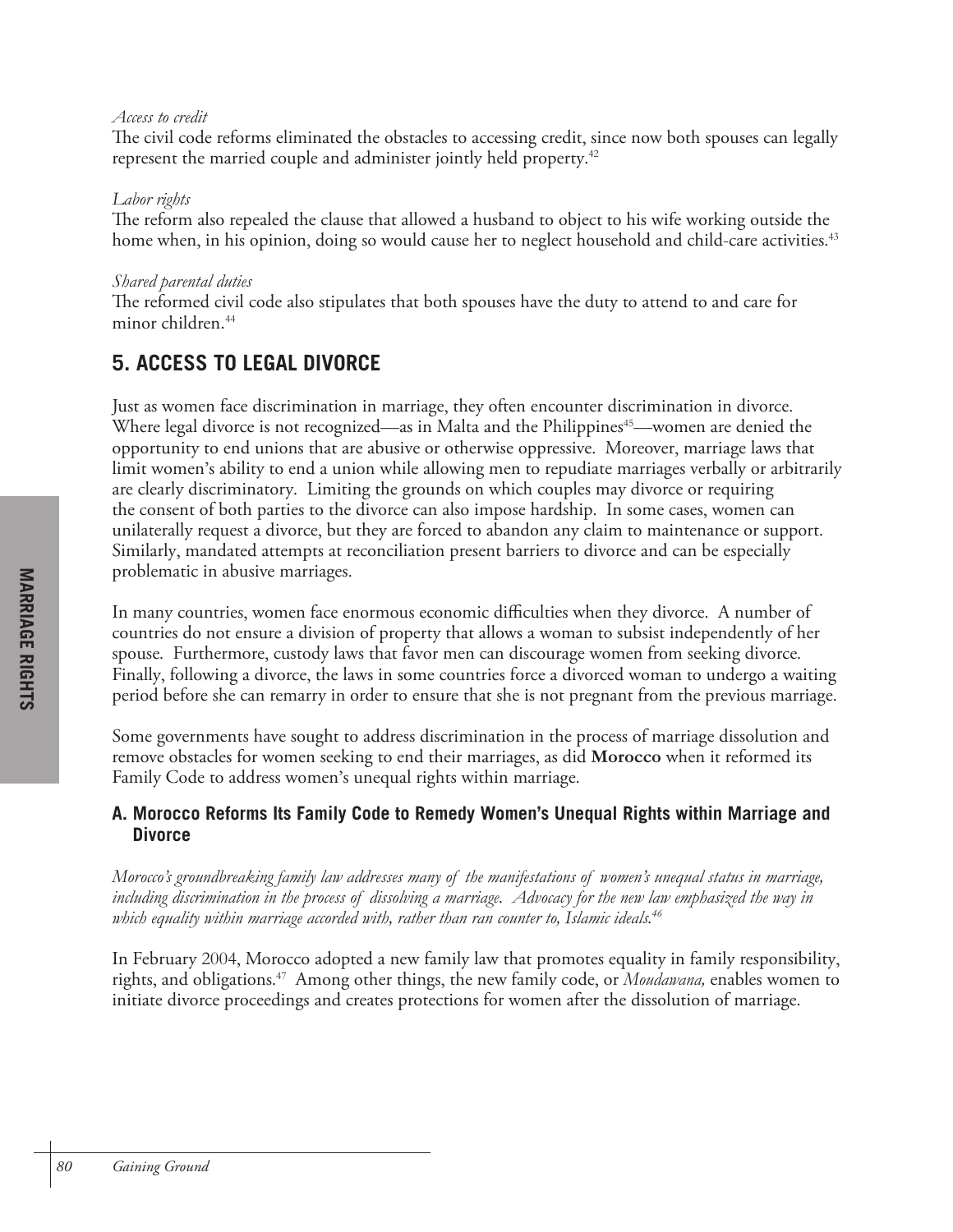### *Repudiation*

Husbands are no longer able to repudiate a marriage verbally but instead must have judicial approval, and spouses are subpoenaed to make attempts at reconciliation. If these attempts fail, the court determines the amount of money that the husband must deposit with the court to discharge his financial obligations to his wife and children. 48

#### *Divorce*

A wife may now seek a divorce if her husband fails to observe the conditions of the marriage contract or harms his wife through lack of financial support, abstinence from sex, abandonment, perpetration of violence, or other deeds considered wrongful. 49 Where a woman cannot show harm, she may seek a divorce based on irreconcilable differences. 50 The family code also addresses other ways of dissolving a marriage, the determination of maintenance, child support and custody, and spousal and parental duties. 51

### *Polygamy as grounds for divorce*

The new law allows the continued existence of polygamy, subject to a judge's findings that there is "an objective and exceptional justification" in a particular case and that the husband will be able to treat his first and second wives and their children equally. However, a woman can make her acceptance of a marriage offer contingent upon her potential husband's pledge that he will not take any other wives. When a husband decides to marry a second wife, the first wife has the option to ask for a divorce for any harm suffered.<sup>52</sup>

### **CONCLUSION**

In order to meet their international commitments, governments should ensure that they are not perpetuating discrimination and inequality in the family realm. Laws governing the formation of marriage, rights within marriage, and the dissolution of marriage must treat both women and men equally and fairly. Marriages should be entered into only with the free consent of both intending spouses, and legislation should prohibit the marriage of children who are below the age of 18. Governments should protect women's property and inheritance rights, and grant women and men identical legal capacity in all civil matters. Laws governing marriage must protect the rights of people de facto unions and same-sex partnerships. Religious or customary laws should not conflict with guarantees of nondiscrimination within marriage and the family under national constitutions and international law. Laws pertaining to the termination of marriage should protect women's ability to divorce and ensure that the laws regarding maintenance and custody treat women fairly and do not penalize them for seeking divorce.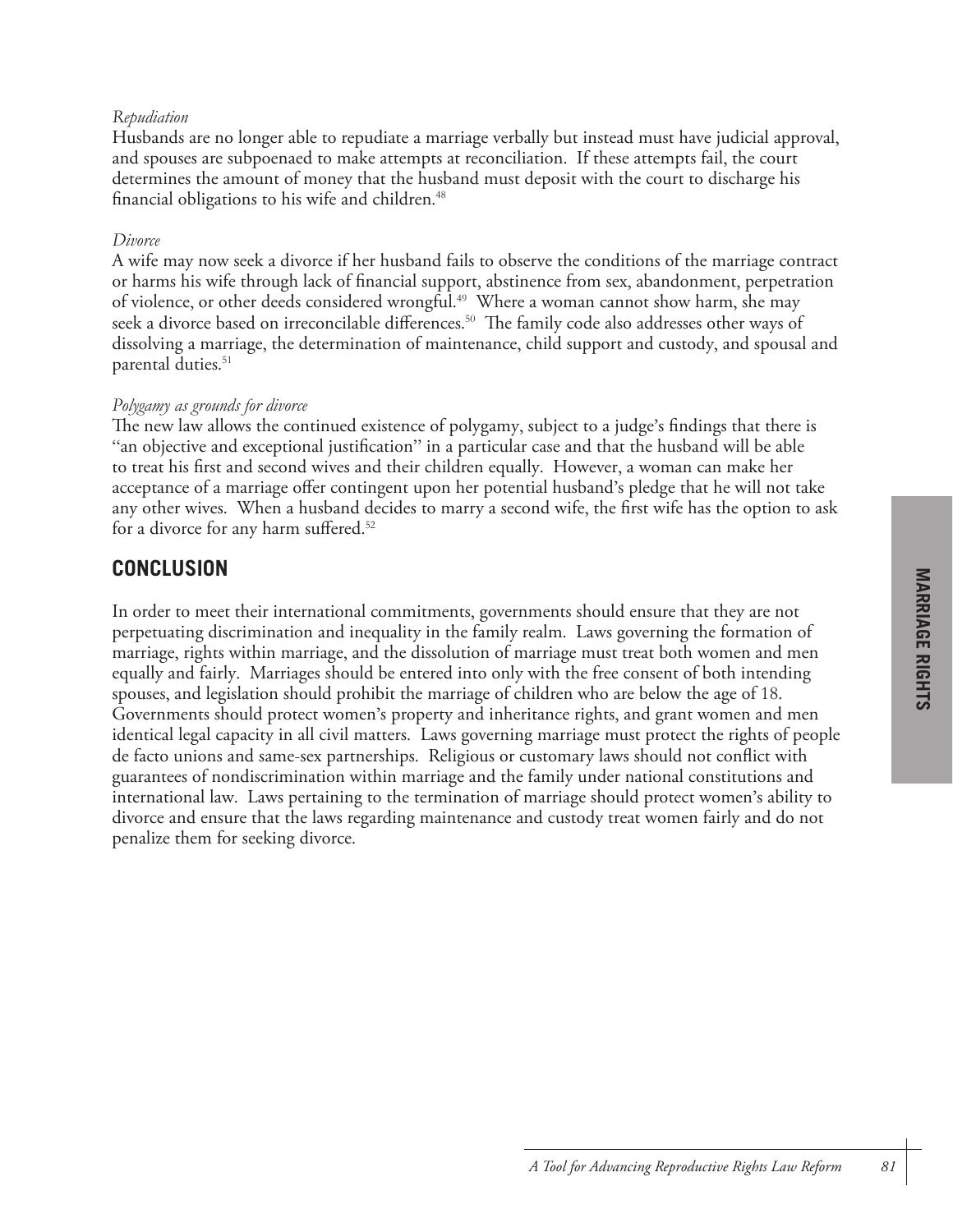### **Endnotes**

- 1. Universal Declaration of Human Rights, *adopted* Dec. 10, 1948, G.A. Res. 217A (III), art. 16, U.N. Doc. A/810 (1948) [hereinafter Universal Declaration]; International Covenant on Civil and Political Rights, G.A. Res. 2200A (XXI), U.N. GAOR, 21st Sess., Supp. No. 16, art. 23, U.N. Doc A/6316 (1966), 999 U.N.T.S. 171 *entered into force* March 23, 1976), [hereinafter Civil and Political Rights Covenant]; International Covenant on Economic, Social and Cultural Rights, G.A. Res. 2200A (XXI), U.N. GAOR, Supp. No. 16, at 49, art. 10(1), U.N. Doc A/6316 (1966), 999 U.N.T.S. 3 (*entered into force* Mar. 23, 1976) [hereinafter Economic, Social and Cultural Rights Covenant
- 2. Universal Declaration, *supra* note 1, art. 16; Civil and Political Rights Covenant, *supra* note 1, art. 23.
- 3. UNICEF, EARLY MARRIAGE: A HARMFUL TRADITIONAL PRACTICE 4 (2005).
- 4. Shelly Clark et al., *Protecting Young Women from HIV/ AIDS: The Case Against Child and Adolescent Marriage*, 32 INTERNATIONAL FAMILY PLANNING PERSPECTIVES 79, 82  $(2006)$ .
- 5. Committee on the Elimination of Discrimination against Women (CEDAW Committee), *General Recommendation 21, Equality in Marriage and Family Relations*, 13th Sess., para. 36, U.N. Doc A/49/38 (1994) [hereinafter CEDAW General Recommendation on Marriage]; Convention on the Rights of the Child, *adopted* Nov. 20, 1989, G.A. Res. 44/25, annex, U.N. GAOR, 44th Sess., Supp. No. 49, at 166, art. 1, U.N. Doc.A/44/49 (1989) (*entered into force* Sept. 2, 1990) [hereinafter Children's Rights Convention].
- 6. WOMEN FOR WOMEN'S HUMAN RIGHTS, THE NEW LEGAL STATUS OF WOMEN IN TURKEY 5 (2002), *available at* http:// www.wwhr.org/images/newlegalstatus.pdf.
- 7. *Id.* at 5.
- 8. *Id*. at 9 *citing* Civil Code, OFFICIAL GAZETTE, December 2, 2001, art. 124 [Turkey] [hereinafter Turkish Civil Code].
- 9. *Id*. *citing* Turkish Civil Code, arts. 126, 128.
- 10. *Id*. at 11 *citing* Turkish Civil Code, art. 143.
- 11. Id. at 10-11 *citing* Turkish Civil Code, arts. 134, 136-37, 142-43.
- 12.WOMEN FOR WOMEN'S HUMAN RIGHTS, *supra* note 6, at 11.
- 13. *Id*. at 11 *citing* Turkish Civil Code, art. 151.
- 14. CENTER FOR REPRODUCTIVE RIGHTS & DEMUS, ESTUDIO PARA LA DEFENSA DE LOS DERECHOS DE LA MUJER, WOMEN OF THE WORLD: LAWS AND POLICIES AFFECTING THEIR REPRODUCTIVE LIVES: LATIN AMERICA AND THE CARIBBEAN 79, 154, 174 (1997).
- 15. Family Code Decree, Aug. 23, 1972, elevated to the status of law on Apr. 4, 1988, art. 158 (Bol.).
- 16. *Id.* art. 172.
- 17. CIVIL CODE, Decree Law No.12760, Aug. 6, 1975, art. 1083 (Bol.)
- 18. *Id.* art. 1108.
- 19. Family Code Decree, *supra* note 15, art. 160.
- 20. HUMAN RIGHTS WATCH, NON-DISCRIMINATION IN CIVIL

MARRIAGE: PERSPECTIVES FROM INTERNATIONAL HUMAN RIGHTS LAW AND PRACTICE 2-3 (2004), *available at* http:// hrw.org/backgrounder/lgbt/civil-marriage.htm.

- 21. *Id.*
- 22. Barry Streek, *Queer Equality in South African Army*, MAIL & GUARDIAN, Jan. 11, 2002, *available at* http://www.q.co. za/2001/2002/01/11-gaysoldiers.html.
- 23. *Satchwell v. President of The Republic of South Africa South Africa* 2003 (4) SA 266 (CC).
- 24. *Id.* para. 10.
- 25. Amendment to the General Regulations for the South African National Defence Force, Government Notice (GN) R 631 of May 31, 2004 (S. Africa).
- 26. *Id.* ch. XV(1).
- 27. *Id*.
- 28. Renwick McLean, *Spain Legalizes Gay Marriage; Law is among the Most Liberal*, N.Y. TIMES, July 1, 2005.
- 29. *Spanish MPs Approve Gay Marriages*, BBC NEWS*,* June 30, 2005, *available at* http://news.bbc.co.uk/2/hi/ europe/4636133.stm.
- 30. *Ley 13/2005 por la que se modifica el Código Civil en materia de derecho a contraer matrimonio* [Law amending the Civil Code on the right to enter into marriage], July 1, 2005, BOE No. 157, July 2, 2005 (Spain), *available at* http://www. unex.es/unex/gobierno/direccion/vicedoc/archivos/ficheros/ igualdad/legislacion/ley13\_2005.pdf
- 31. *Id.*
- 32. Jennifer Green, *Spain Legalizes Same-Sex Marriage*, WASH. POST, July 1, 2005, at A14.
- 33. CONST. OF GUATEMALA, art. 47.
- 34. CIVIL CODE, approved by Decree Law No. 106, Sot. 14, 1963, art. 79 (Guat.).
- 35. *Id.* art. 110.
- 36. *Id.* art. 114.
- 37. *Id.* art. 109.
- 38. Decree No. 80-98, Nov. 19, 1998, DIARIO DE CENTRO AMERICA, No. 56, Dec. 23, 1998 (Guat.), *available at* http:// www.congreso.gob.gt/archivos/decretos/1998/gtdcx80-1998. pdf. The Code still features discriminatory regulations, such as Article 89, which stipulates that women may not obtain authorization to marry until 300 days after the dissolution of a previous marriage. With regard to guardianship, Article 299 stipulates that it must be awarded first and second to the paternal and maternal grandfathers, respectively, and third and fourth to the paternal and maternal grandmothers, although it is possible to change this order on a case-by-case basis with the minor's best interest in mind.
- 39. *Id.* art. 1; *see also* arts. 2, 4.
- 40. *Id.* art. 5. The amended article leaves a contradiction between the first paragraph, which grants administration rights to the husband in the case of absolute community of property, and the second paragraph, which refers to alienation of assets or liens on real estate: "Under absolute community of property, or community of earnings, both spouses shall administer the